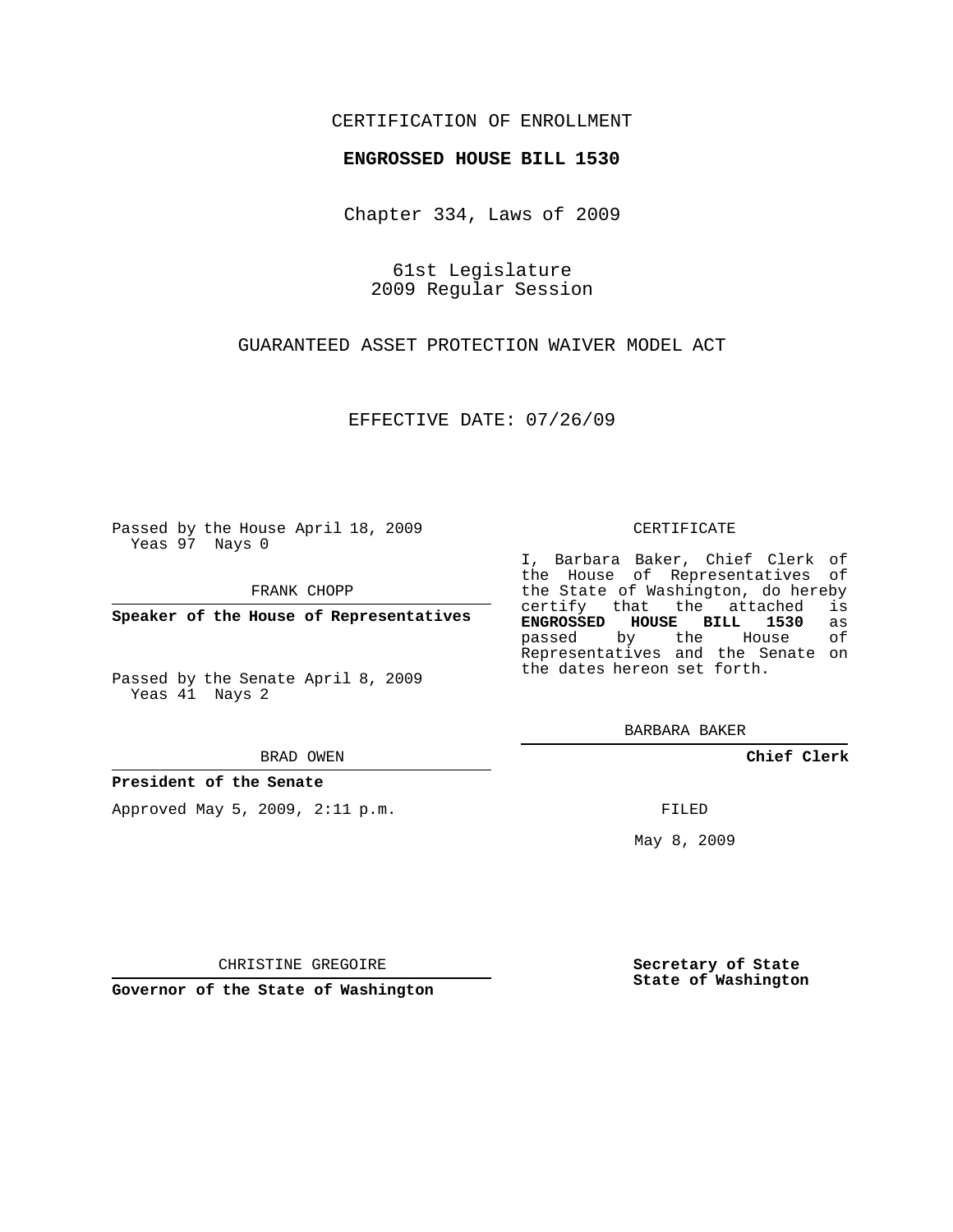## **ENGROSSED HOUSE BILL 1530** \_\_\_\_\_\_\_\_\_\_\_\_\_\_\_\_\_\_\_\_\_\_\_\_\_\_\_\_\_\_\_\_\_\_\_\_\_\_\_\_\_\_\_\_\_

\_\_\_\_\_\_\_\_\_\_\_\_\_\_\_\_\_\_\_\_\_\_\_\_\_\_\_\_\_\_\_\_\_\_\_\_\_\_\_\_\_\_\_\_\_

### AS AMENDED BY THE SENATE

Passed Legislature - 2009 Regular Session

# **State of Washington 61st Legislature 2009 Regular Session**

**By** Representatives Kirby and Bailey

Read first time 01/22/09. Referred to Committee on Financial Institutions & Insurance.

 AN ACT Relating to creating the guaranteed asset protection waiver model act; amending RCW 63.14.010; adding a new chapter to Title 48 RCW; and prescribing penalties.

BE IT ENACTED BY THE LEGISLATURE OF THE STATE OF WASHINGTON:

 NEW SECTION. **Sec. 1.** (1) The purpose of this chapter is to provide a framework within which guaranteed asset protection waivers are defined and may be offered within this state.

(2) This chapter does not apply to:

(a) An insurance policy offered by an insurer under this title; or

 (b) A federally regulated financial institution operating under 12 C.F.R. Part 37 of the office of the comptroller of the currency regulations or credit unions operating under 12 C.F.R. 721.3(g) of the national credit union administration regulations, or state regulated banks, credit unions, financial institutions operating pursuant to chapter 63.14 RCW, and consumer loan companies operating pursuant to chapter 31.04 RCW. However, an exempt federal or state chartered bank, credit union, or financial institution may elect to offer a guaranteed asset protection waiver that complies with sections 1, 2, and 4 through 7 of this act.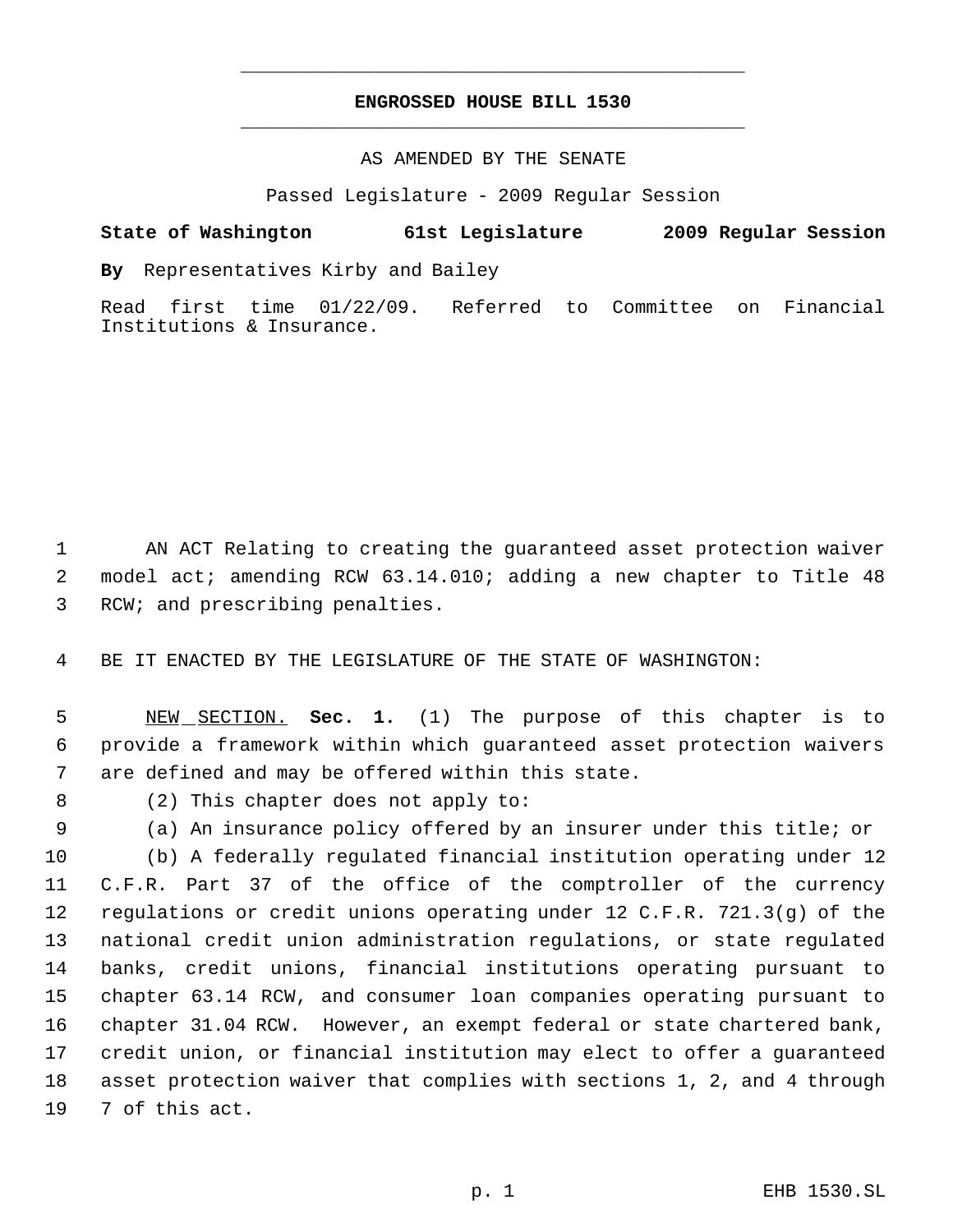(3) Guaranteed asset protection waivers are governed under this chapter and are exempt from all other provisions of this title, except RCW 48.02.060 and 48.02.080, chapter 48.04 RCW, and as provided in this chapter.

 NEW SECTION. **Sec. 2.** The definitions in this section apply throughout this chapter unless the context clearly requires otherwise.

 (1) "Administrator" means a person, other than an insurer or creditor that performs administrative or operational functions pursuant to guaranteed asset protection waiver programs.

 (2) "Borrower" means a debtor, retail buyer, or lessee, under a finance agreement, or a person who receives a loan or enters into a retail installment contract to purchase or lease a motor vehicle or vessel under chapter 63.14 RCW.

(3) "Creditor" means:

(a) The lender in a loan or credit transaction;

(b) The lessor in a lease transaction;

 (c) Any retail seller of motor vehicles that provides credit to retail buyers of motor vehicles provided the seller complies with this chapter;

(d) The seller in commercial retail installment transactions; or

 (e) The assignees of any creditor under this subsection to whom the credit obligation is payable.

 (4) "Finance agreement" means a loan, lease, or retail installment sales contract for the purchase or lease of a motor vehicle.

 (5) "Free look period" means the period of time from the effective date of the waiver until the date the borrower may cancel the waiver without penalty, fees, or costs to the borrower. This period of time must not be shorter than thirty days.

 (6) "Guaranteed asset protection waiver" or "waiver" means a contractual agreement wherein a creditor agrees for a separate charge to cancel or waive all or part of amounts due that creditor on a borrower's finance agreement with that creditor in the event of a total physical damage loss or unrecovered theft of the motor vehicle, which agreement must be part of, or a separate addendum to, the finance agreement.

(7) "Insurer" means an insurance company licensed, registered, or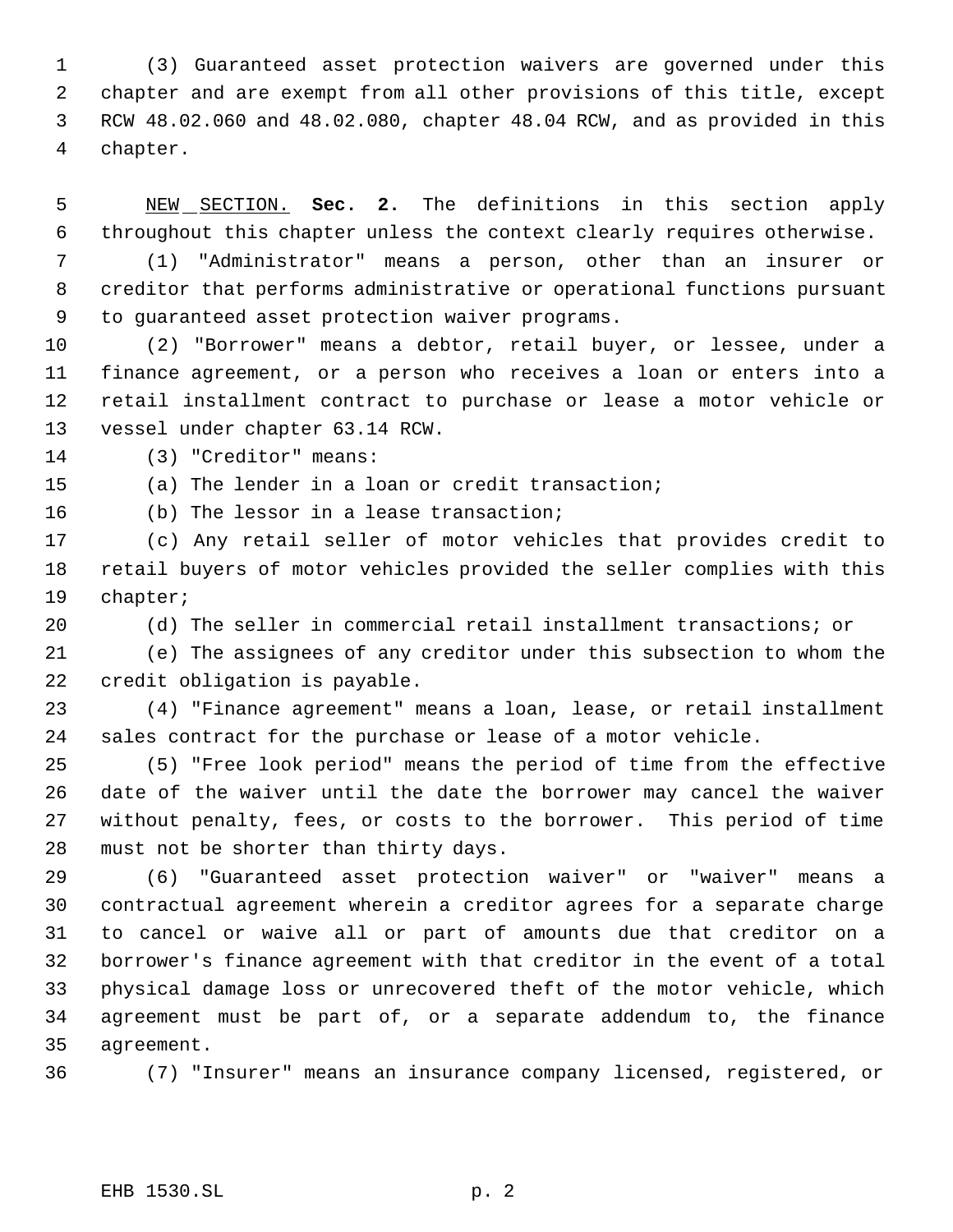otherwise authorized to do business under the insurance laws of this state.

 (8) "Motor vehicle" means self-propelled or towed vehicles designed for personal or commercial use, including but not limited to automobiles, trucks, motorcycles, recreational vehicles, all-terrain vehicles, snowmobiles, campers, boats, personal watercraft, and motorcycle, boat, camper, and personal watercraft trailers.

 (9) "Motor vehicle dealer" has the same meaning as "vehicle dealer" in RCW 46.70.011.

 (10) "Person" includes an individual, company, association, organization, partnership, business trust, corporation, and every form of legal entity.

 (11) "Retail buyer" means a person who buys or agrees to buy a motor vehicle or obtain motor vehicle services or agrees to have motor vehicle services rendered or furnished from a retail seller.

 (12) "Retail seller" means a person engaged in the business of selling motor vehicles or motor vehicle services to retail buyers.

 (13) "Unregistered marketers" means persons who offer for sale and sell guaranteed asset protection waivers who are not registered under this chapter and who are not otherwise exempt under this chapter.

 NEW SECTION. **Sec. 3.** (1) This chapter applies only to guaranteed asset protection waivers for financing of motor vehicles as defined in this chapter. Any person or entity must register with the commissioner before marketing, offering for sale or selling a guaranteed asset protection waiver, and before acting as an obligor for a guaranteed asset protection waiver, in this state. However, a retail seller of motor vehicles that assigns more than eighty-five percent of guaranteed asset protection waiver agreements within thirty days of such agreements' effective date, or an insurer authorized to transact such insurance business in this state, are not required to register pursuant to this section. Failure of any retail seller of motor vehicles to assign one hundred percent of guaranteed asset protection waiver agreements within forty-five days of such agreements' effective date will result in that retail seller being required to comply with the registration requirements of this chapter.

(2) No person may market, offer for sale, or sell a guaranteed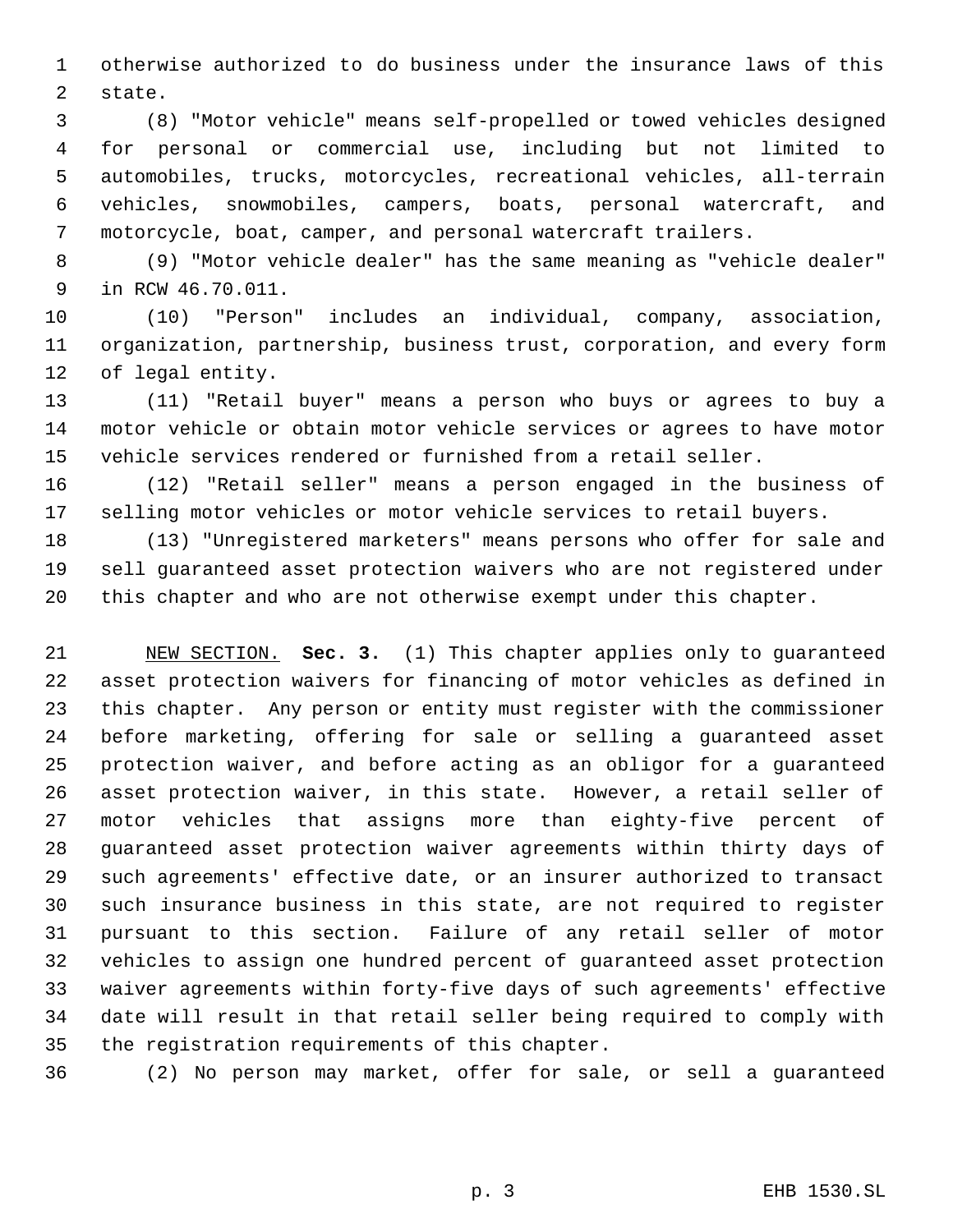asset protection waiver, or act as an obligor on a guaranteed asset protection waiver in this state without a registration as provided in this chapter, except as set forth in subsection (1) of this section.

(3) The application for registration must include the following:

(a) The applicant's name, address, and telephone number;

 (b) The identities of the applicant's executive officers or other officers directly responsible for the waiver business;

 (c) An application fee of two hundred fifty dollars, which shall be 9 deposited into the guaranteed asset protection waiver account;

 (d) A copy filed by the applicant with the commissioner of the waivers the applicant intends to offer in this state;

 (e) A list of all unregistered marketers of guaranteed asset protection waivers on which the applicant will be the obligor;

 (f) Such additional information as the commissioner may reasonably require.

 (4) Once registered, the applicant shall keep the information required for registration current by reporting changes within thirty days after the end of the month in which the change occurs.

 NEW SECTION. **Sec. 4.** (1) Waivers may be offered, sold, or provided to borrowers in this state in compliance with this chapter.

 (2) Waivers may, at the option of the creditor, be sold for a single payment or may be offered with a monthly or periodic payment option.

 (3) Notwithstanding any other provision of law, any cost to the borrower for a guaranteed asset protection waiver entered into in compliance with the truth in lending act (15 U.S.C. Sec. 1601 et seq.) and its implementing regulations, as amended, must be separately stated and is not to be considered a finance charge or interest.

 (4) Nothing in this chapter prohibits a person who is registered, or is otherwise exempt from registration or exempt from this chapter, from insuring its waiver obligation through the purchase of a contractual liability policy or other insurance policy issued by an insurer authorized to transact such insurance in this state.

 (5) The waiver remains a part of the finance agreement upon the assignment, sale, or transfer of the finance agreement by the creditor. (6) Neither the extension of credit, the term of credit, nor the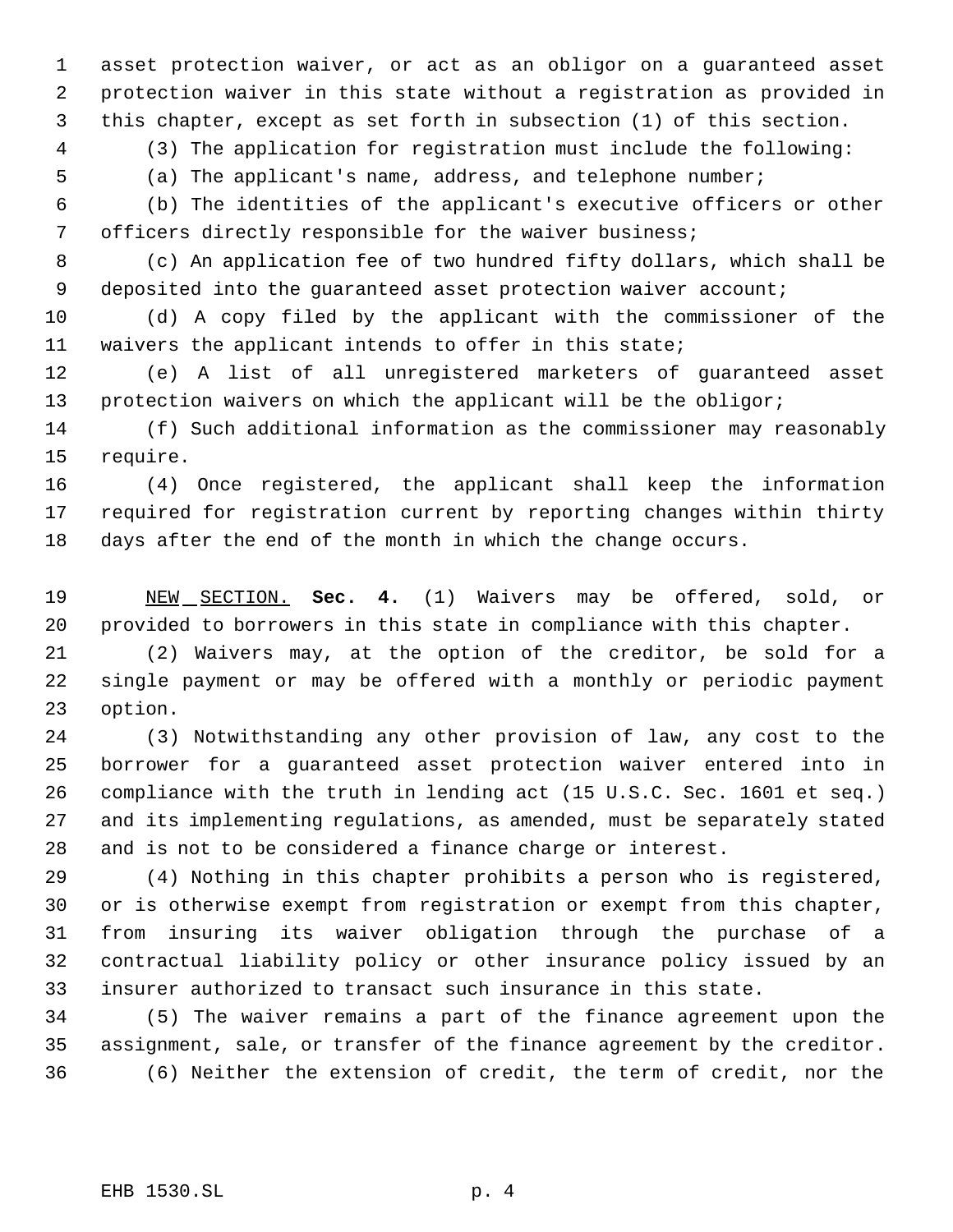term of the related motor vehicle sale or lease may be conditioned upon the purchase of a waiver.

 (7) Any creditor that offers a waiver must report the sale of, and forward funds received on, all waivers to the designated party, if any, as prescribed in any applicable administrative services agreement, contractual liability policy, other insurance policy, or other specified program documents.

 (8) Funds received or held by a creditor or administrator and belonging to an insurer, creditor, or administrator, under the terms of a written agreement, must be held by that creditor or administrator in a fiduciary capacity.

 (9) If the guaranteed asset protection waiver is assigned, the name and address of the assignee must be mailed to the borrower within thirty days of the assignment. If at any time the name and address provided to the borrower by the initial creditor are no longer the valid point of contact to apply for waiver benefits, written notice will be mailed to the borrower within thirty days of the change stating the new name and address of the person or entity the borrower should contact to apply for waiver benefits. No waiver may be assigned to an entity that is not registered pursuant to this chapter, unless such entity is exempt from registration or unless the commissioner specifically authorizes such assignment.

 (10) No person shall knowingly make, publish, or disseminate any false, deceptive, or misleading representation or advertising in the conduct of, or relative to, waiver business. Nor shall any person make, issue, or circulate, or cause to be made, issued, or circulated any misrepresentation of the terms or benefits of any waiver.

 (11) A person or entity engaged in the guaranteed asset protection waiver business in this state may not refuse to sell or issue any guaranteed asset protection waiver because of the sex, marital status, or sexual orientation as defined in RCW 49.60.040, or the presence of any sensory, mental, or physical disability of the borrower or prospective borrower. The type of benefits, or any term, rate, condition, or type of coverage may not be restricted, modified, excluded, increased, or reduced on the basis of the presence of any sensory, mental, or physical disability of the borrower or prospective borrower.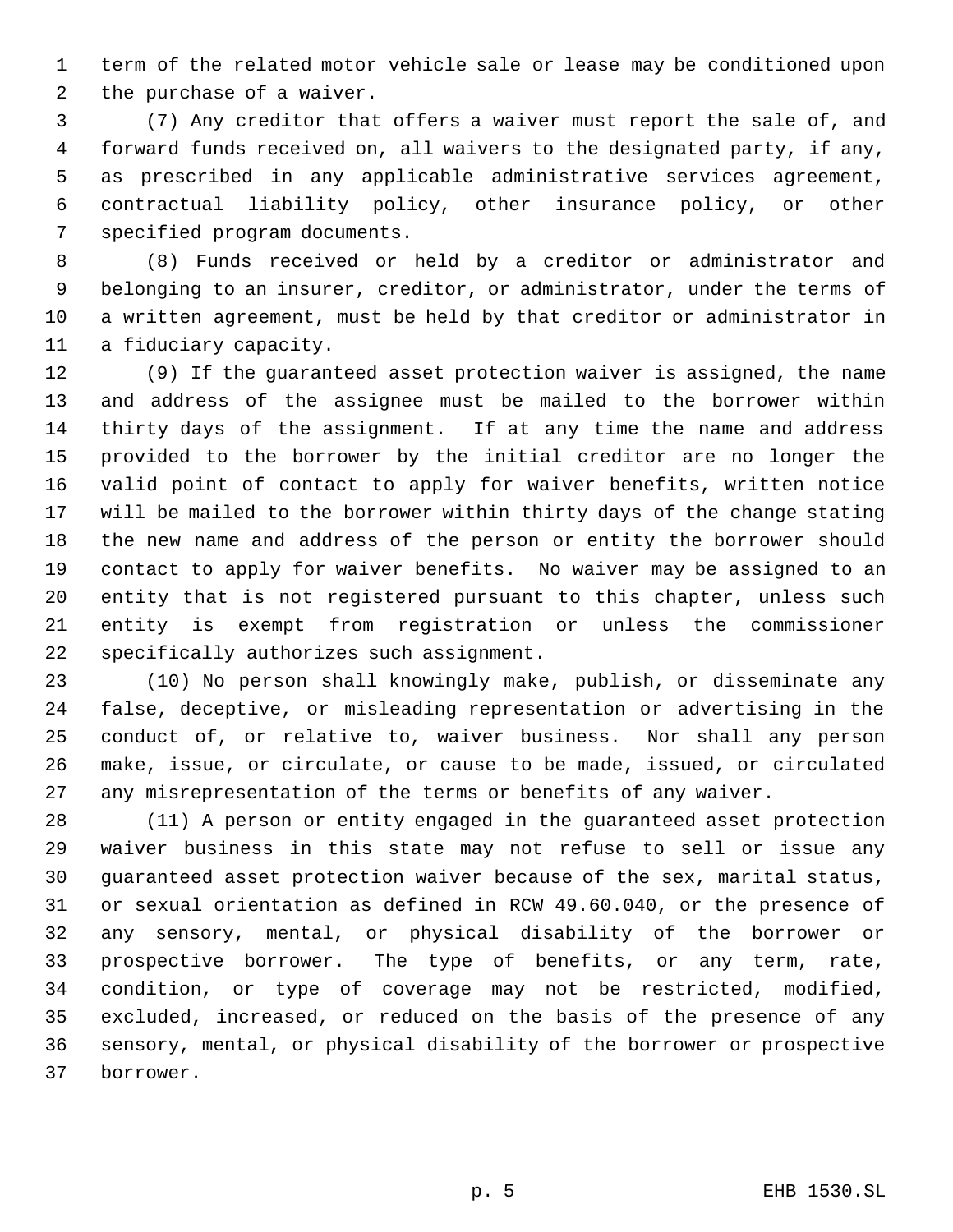NEW SECTION. **Sec. 5.** (1) Contractual liability or other insurance policies insuring waivers must state the obligation of the insurer to reimburse or pay to the creditor any sums the creditor is legally obligated to waive under the waivers issued by the creditor and purchased or held by the borrower. Contractual liability insurance or other insurance policies insuring waivers must not be purchased by the creditor as part of, or a rider to, vendor single-interest or collateral protection coverages as defined in RCW 48.22.110(4).

 (2) Coverage under a contractual liability or other insurance policy insuring a waiver must also cover any subsequent assignee upon the assignment, sale, or transfer of the finance agreement.

 (3) Coverage under a contractual liability or other insurance policy insuring a waiver must remain in effect unless canceled or terminated in compliance with applicable insurance laws of this state.

 (4) The cancellation or termination of a contractual liability or other insurance policy must not reduce the insurer's responsibility for waivers issued by the creditor prior to the date of cancellation or termination and for which a premium has been received by the insurer.

 NEW SECTION. **Sec. 6.** Guaranteed asset protection waivers must disclose, as applicable, in writing and in clear, understandable language that is easy to read, the following:

 (1) The name and address of the initial creditor and the borrower at the time of sale, and the identity of any administrator if different from the creditor;

 (2) The purchase price and the terms of the waiver, including without limitation, the requirements for protection, conditions, or exclusions associated with the waiver;

 (3) That the borrower may cancel the waiver within a free look period as specified in the waiver, and will be entitled to a full refund of the purchase price, so long as no benefits have been provided; or in the event benefits have been provided, the borrower may receive a full or partial refund pursuant to the terms of the waiver;

 (4) The procedure the borrower must follow, if any, to obtain waiver benefits under the terms and conditions of the waiver, including a telephone number and address where the borrower may apply for waiver benefits;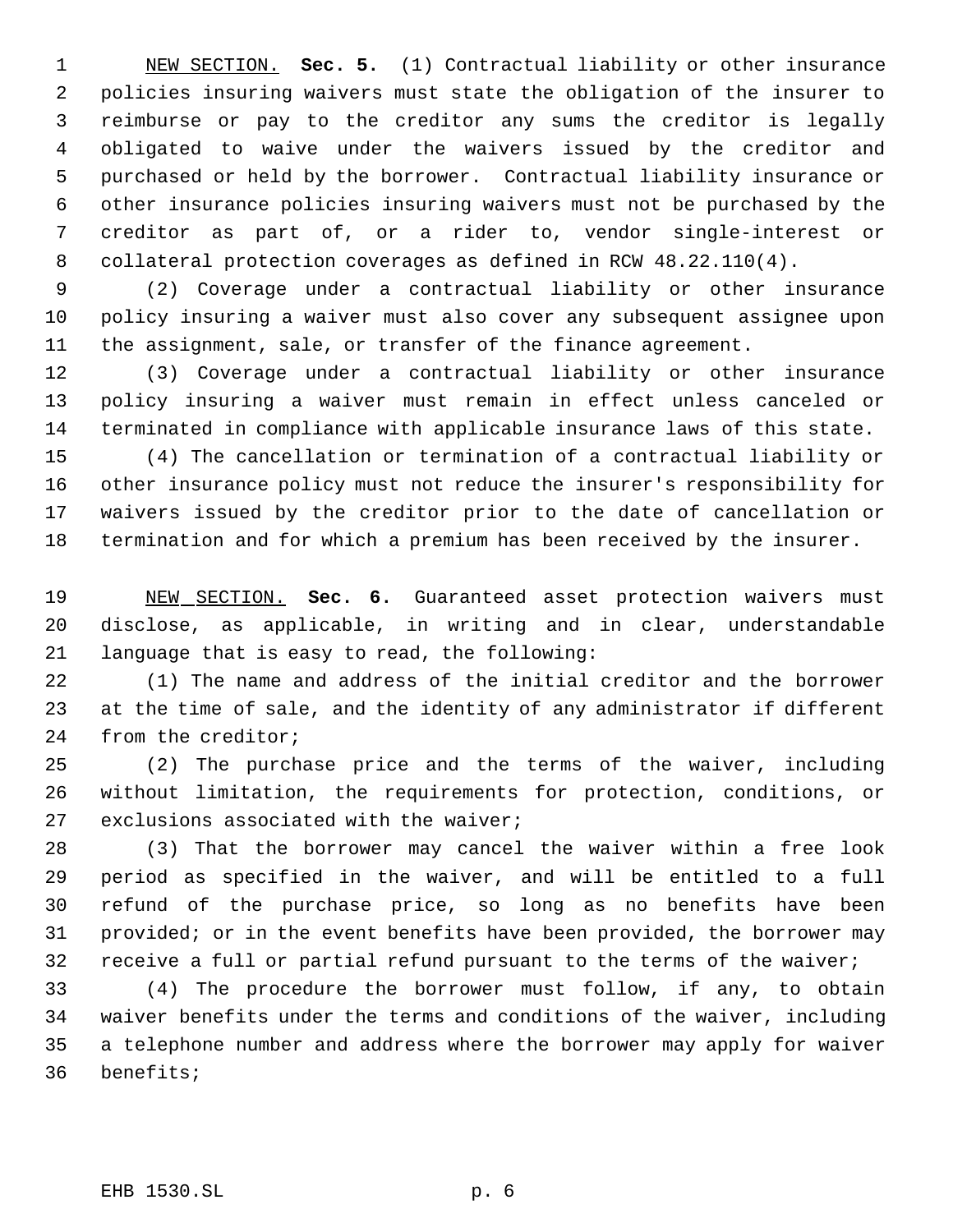(5) Whether or not the waiver is cancellable after the free look period and the conditions under which it may be canceled or terminated including the procedures for requesting any refund due;

 (6) That in order to receive any refund due in the event of a borrower's cancellation of the waiver agreement or early termination of the finance agreement after the free look period of the waiver, the borrower, in accordance with terms of the waiver, must provide a written request to cancel to the creditor, administrator, or such other party, within ninety days of the occurrence of the event terminating 10 the finance agreement;

 (7) The methodology for calculating any refund of the unearned purchase price of the waiver due, in the event of cancellation of the 13 waiver or early termination of the finance agreement;

 (8) That any refund of the purchase price for a waiver that was included in the financing of the motor vehicle or vessel may be applied by the creditor as a reduction of the overall amount owed under the finance agreement, rather than applying the refund strictly to the purchase price of the waiver. This disclosure must be conspicuously presented prior to the purchase of the waiver;

 (9) That neither the extension of credit, the terms of the credit, nor the terms of the related motor vehicle sale or lease, may be conditioned upon the purchase of the waiver;

 (10) That the guaranteed asset protection waiver is not credit insurance, nor does it eliminate the borrower's obligation to insure the motor vehicle as provided by laws of this state. Purchasing a guaranteed asset protection waiver does not eliminate the borrower's rights and obligations under the vendor single-interest and collateral protection coverage laws of this state.

 NEW SECTION. **Sec. 7.** (1) Guaranteed asset protection waiver agreements may be cancellable or noncancellable after the free look period. Waivers must provide that if a borrower cancels a waiver within the free look period, the borrower will be entitled to a full refund of the purchase price, so long as no benefits have been provided; or in the event benefits have been provided, the borrower may receive a full or partial refund pursuant to the terms of the waiver.

 (2) In the event of a borrower's cancellation of the waiver or early termination of the finance agreement, after the agreement has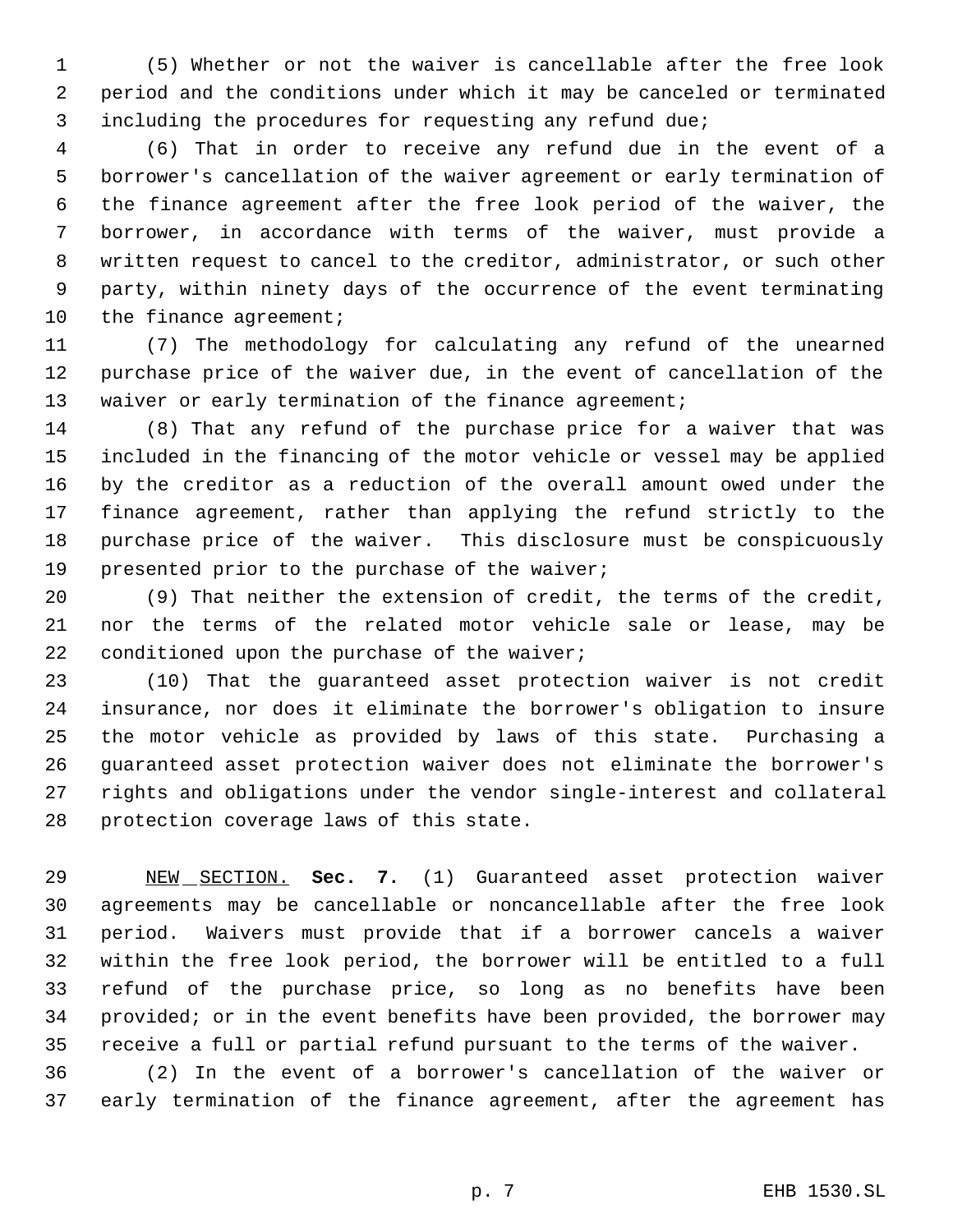been in effect beyond the free look period, the borrower may be entitled to a refund of any unearned portion of the purchase price of the waiver unless the waiver provides otherwise. In order to receive a refund, the borrower, in accordance with any applicable terms of the waiver, must provide a written request to the creditor, administrator, or other party, within ninety days of the event terminating the finance agreement.

 (3) If the cancellation of a waiver occurs as a result of a default under the finance agreement or the repossession of the motor vehicle associated with the finance agreement, any refund due may be paid directly to the creditor or administrator and applied as set forth in subsection (4) of this section.

 (4) Any cancellation refund under this section may be applied by the creditor as a reduction of the overall amount owed under the finance agreement, if the cost of the guaranteed asset protection waiver was included in the financing of the motor vehicle or vessel.

 (5) Disclosure of how the refund may be applied by the creditor or administrator must be made in accordance with the provisions of section 6(8) of this act.

 NEW SECTION. **Sec. 8.** (1) The commissioner may, subject to chapter 48.04 RCW, take action that is necessary or appropriate to enforce this chapter and to protect guaranteed asset protection waiver holders in this state, which includes:

 (a) Suspending, revoking, or refusing to issue the registration of a person or entity if the registrant fails to comply with any provision of this chapter or fails to comply with any proper order or rule of the commissioner; and

 (b) After hearing or with the consent of the registrant, and in addition to or in lieu of the suspension, revocation, or refusal to issue any registration, imposing a penalty of not more than two thousand dollars for each violation of this chapter.

(2) The commissioner may adopt rules to implement this chapter.

 NEW SECTION. **Sec. 9.** (1) Any person who markets, offers for sale or sells a guaranteed asset protection waiver, or acts as an obligor for a guaranteed asset protection waiver without a registration, unless otherwise exempt from registration or exempt from this chapter, is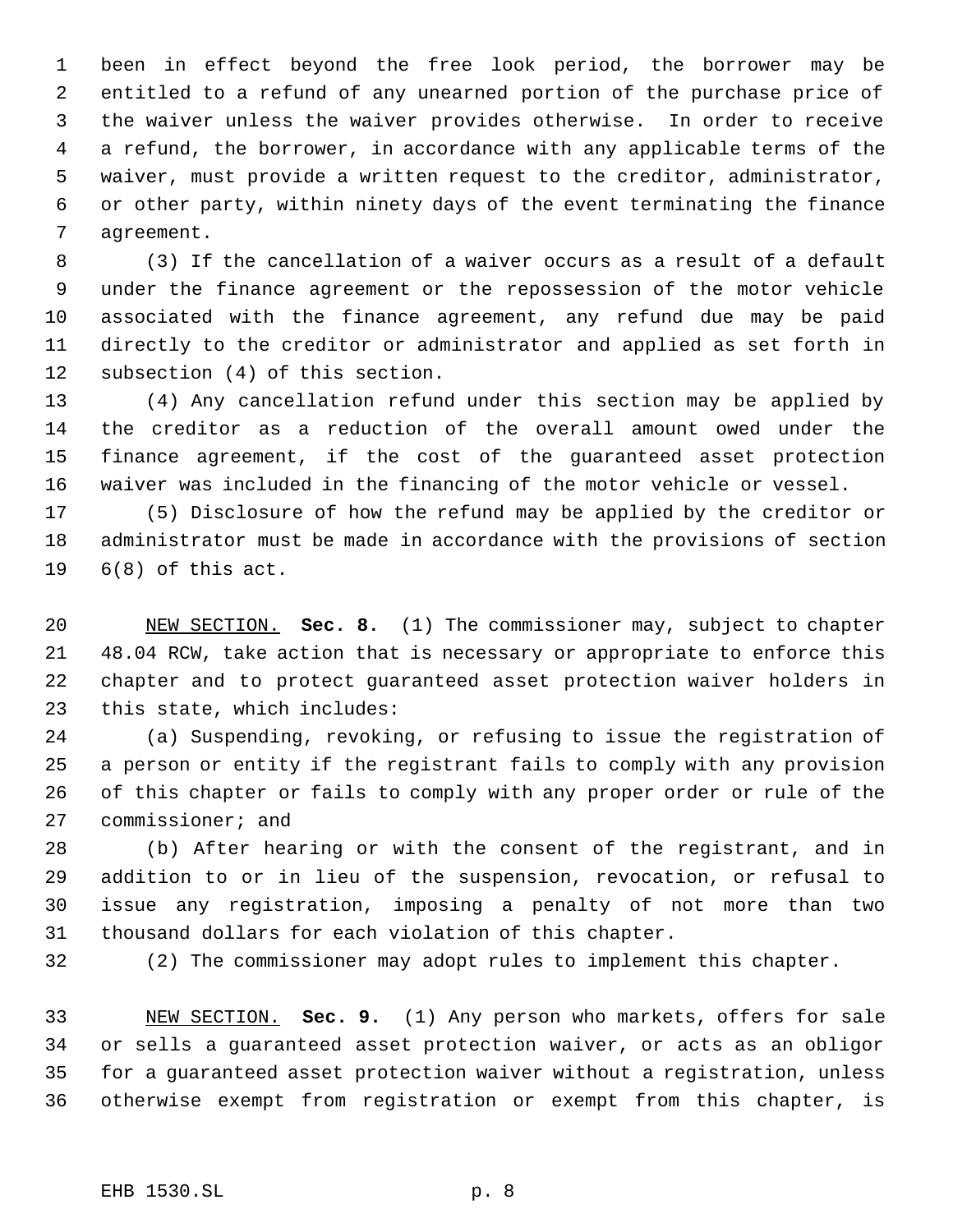acting in violation of this section and is subject to the provisions of section 8 of this act. In addition, any person who knowingly violates this section is guilty of a class B felony punishable under chapter 9A.20 RCW.

 (2) Any criminal penalty imposed under this section is in addition to, and not in lieu of, any other civil or administrative penalty or sanction otherwise authorized under state law.

 (3) If the commissioner has cause to believe that any person has violated this section, the commissioner may assess a civil penalty of not more than twenty-five thousand dollars for each violation, after providing notice and an opportunity for a hearing in accordance with chapter 48.04 RCW. Upon failure to pay this civil penalty when due, the attorney general may bring a civil action on behalf of the commissioner to recover the unpaid penalty.

 (4) A person or entity that should have been registered at the time of the sale of a waiver who was not so registered pursuant to this chapter is personally liable for performance of the waiver. Any waiver sold by a person or entity that should have been registered at the time of the sale is voidable, except at the instance of the person or entity who sold the waiver.

 NEW SECTION. **Sec. 10.** The guaranteed asset protection waiver account is created in the custody of the state treasurer. The fees and fines collected under this chapter must be deposited into the account. Expenditures from the account may be used to implement, administer, and enforce this chapter. Only the commissioner or the commissioner's designee may authorize expenditures from the account. The account is subject to allotment procedures under chapter 43.88 RCW, but an appropriation is not required for expenditures.

 **Sec. 11.** RCW 63.14.010 and 2003 c 368 s 2 are each amended to read as follows:

In this chapter, unless the context otherwise requires:

 (1) "Goods" means all chattels personal when purchased primarily for personal, family, or household use and not for commercial or business use, but not including money or, except as provided in the next sentence, things in action. The term includes but is not limited to merchandise certificates or coupons, issued by a retail seller, to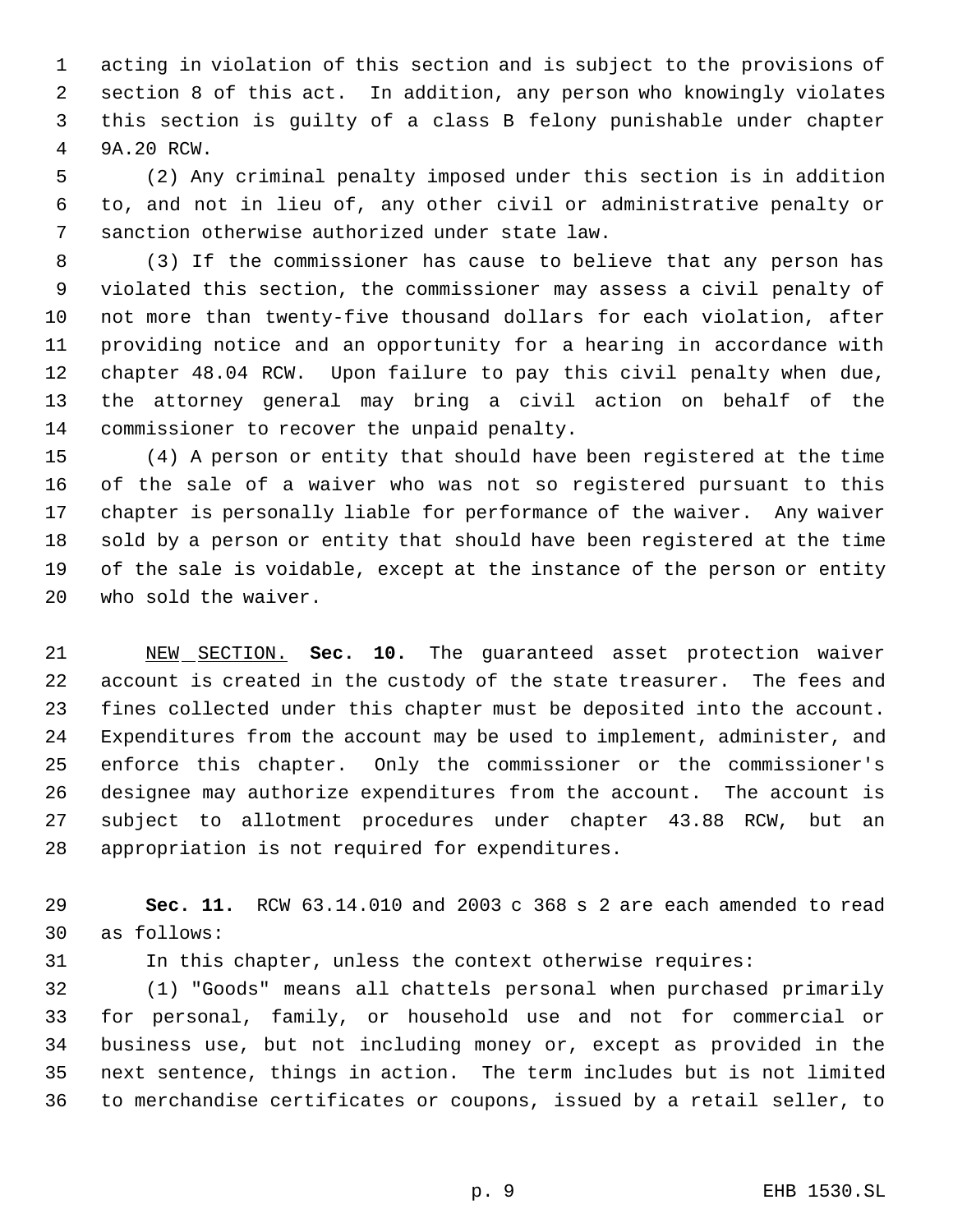be used in their face amount in lieu of cash in exchange for goods or services sold by such a seller and goods which, at the time of sale or subsequently, are to be so affixed to real property as to become a part thereof, whether or not severable therefrom;

 (2) "Lender credit card" means a card or device under a lender credit card agreement pursuant to which the issuer gives to a cardholder residing in this state the privilege of obtaining credit from the issuer or other persons in purchasing or leasing property or services, obtaining loans, or otherwise, and the issuer of which is 10 not: (a) Principally engaged in the business of selling goods; or (b) a financial institution;

 (3) "Lender credit card agreement" means an agreement entered into or performed in this state prescribing the terms of retail installment transactions pursuant to which the issuer may, with the buyer's consent, purchase or acquire one or more retail sellers' indebtedness of the buyer under a sales slip or memorandum evidencing the purchase, lease, loan, or otherwise to be paid in accordance with the agreement. The issuer of a lender credit card agreement shall not be principally engaged in the business of selling goods or be a financial institution;

 (4) "Financial institution" means any bank or trust company, mutual savings bank, credit union, or savings and loan association organized pursuant to the laws of any one of the United States of America or the United States of America, or the laws of a foreign country if also qualified to conduct business in any one of the United States of America or pursuant to the laws of the United States of America;

 (5) "Services" means work, labor, or services of any kind when purchased primarily for personal, family, or household use and not for commercial or business use whether or not furnished in connection with the delivery, installation, servicing, repair, or improvement of goods and includes repairs, alterations, or improvements upon or in connection with real property, but does not include services for which the price charged is required by law to be determined or approved by or to be filed, subject to approval or disapproval, with the United States or any state, or any department, division, agency, officer, or official 35 of either as in the case of transportation services;

 (6) "Retail buyer" or "buyer" means a person who buys or agrees to buy goods or obtain services or agrees to have services rendered or furnished, from a retail seller;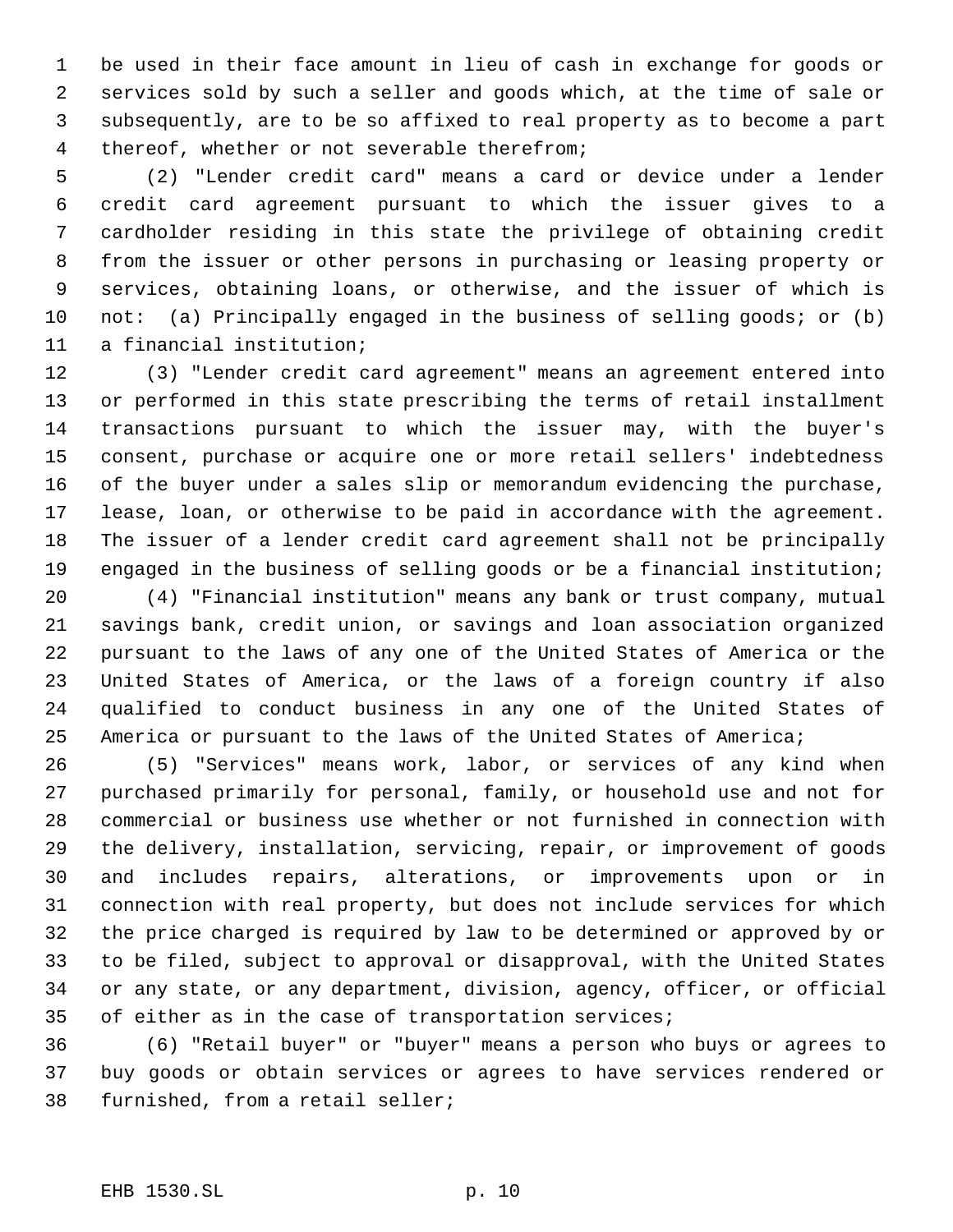(7) "Retail seller" or "seller" means a person engaged in the business of selling goods or services to retail buyers;

 (8) "Retail installment transaction" means any transaction in which a retail buyer purchases goods or services from a retail seller pursuant to a retail installment contract, a retail charge agreement, or a lender credit card agreement, as defined in this section, which provides for a service charge, as defined in this section, and under which the buyer agrees to pay the unpaid principal balance in one or more installments or which provides for no service charge and under which the buyer agrees to pay the unpaid balance in more than four installments;

 (9) "Retail installment contract" or "contract" means a contract, other than a retail charge agreement, a lender credit card agreement, or an instrument reflecting a sale made pursuant thereto, entered into or performed in this state for a retail installment transaction. The term "retail installment contract" may include a chattel mortgage, a conditional sale contract, and a contract in the form of a bailment or a lease if the bailee or lessee contracts to pay as compensation for their use a sum substantially equivalent to or in excess of the value of the goods sold and if it is agreed that the bailee or lessee is bound to become, or for no other or a merely nominal consideration, has the option of becoming the owner of the goods upon full compliance with the provisions of the bailment or lease. The term "retail installment contract" does not include: (a) A "consumer lease," heretofore or hereafter entered into, as defined in RCW 63.10.020; (b) a lease which would constitute such "consumer lease" but for the fact that: (i) It was entered into before April 29, 1983; (ii) the lessee was not a natural person; (iii) the lease was not primarily for personal, family, or household purposes; or (iv) the total contractual obligations exceeded twenty-five thousand dollars; or (c) a lease-purchase agreement under chapter 63.19 RCW;

 (10) "Retail charge agreement," "revolving charge agreement," or "charge agreement" means an agreement between a retail buyer and a retail seller that is entered into or performed in this state and that prescribes the terms of retail installment transactions with one or more sellers which may be made thereunder from time to time and under the terms of which a service charge, as defined in this section, is to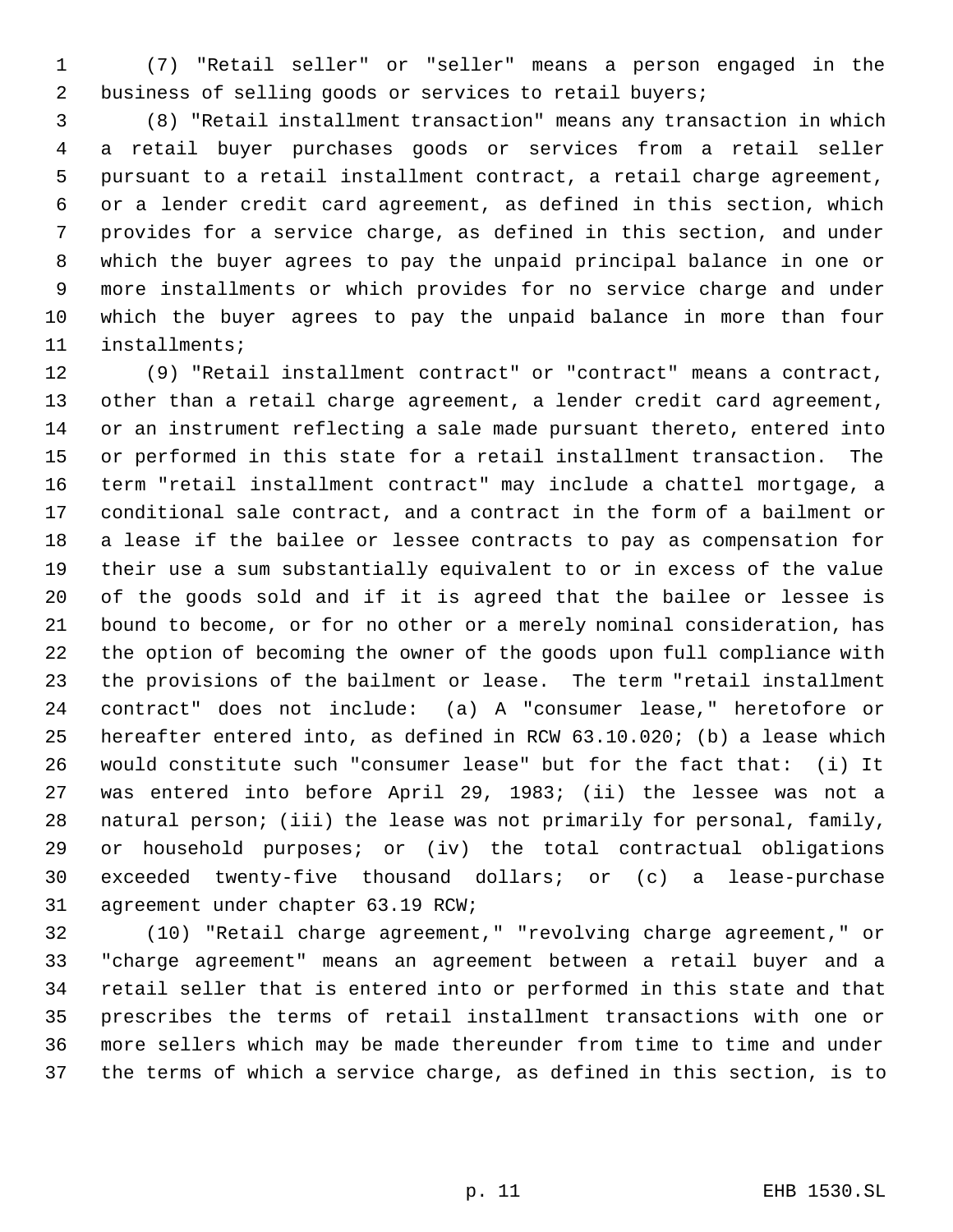be computed in relation to the buyer's unpaid balance from time to time;

 (11) "Service charge" however denominated or expressed, means the amount which is paid or payable for the privilege of purchasing goods or services to be paid for by the buyer in installments over a period of time. It does not include the amount, if any, charged for insurance premiums, delinquency charges, attorneys' fees, court costs, any vehicle dealer administrative fee under RCW 46.12.042, any vehicle dealer documentary service fee under RCW 46.70.180(2), or official fees;

 (12) "Sale price" means the price for which the seller would have sold or furnished to the buyer, and the buyer would have bought or obtained from the seller, the goods or services which are the subject matter of a retail installment transaction. The sale price may include 15 any taxes, registration and license fees, the cost of a guaranteed 16 asset protection waiver, any vehicle dealer administrative fee, any vehicle dealer documentary service fee, and charges for transferring vehicle titles, delivery, installation, servicing, repairs, alterations, or improvements;

 (13) "Official fees" means the amount of the fees prescribed by law and payable to the state, county, or other governmental agency for filing, recording, or otherwise perfecting, and releasing or satisfying, a retained title, lien, or other security interest created by a retail installment transaction;

 (14) "Time balance" means the principal balance plus the service charge;

 (15) "Principal balance" means the sale price of the goods or services which are the subject matter of a retail installment contract less the amount of the buyer's down payment in money or goods or both, plus the amounts, if any, included therein, if a separate identified charge is made therefor and stated in the contract, for insurance, any vehicle dealer administrative fee, any vehicle dealer documentary service fee, and official fees; and the amount actually paid or to be paid by the retail seller pursuant to an agreement with the buyer to discharge a security interest or lien on like-kind goods traded in or lease interest in the circumstance of a lease for like goods being terminated in conjunction with the sale pursuant to a retail installment contract;